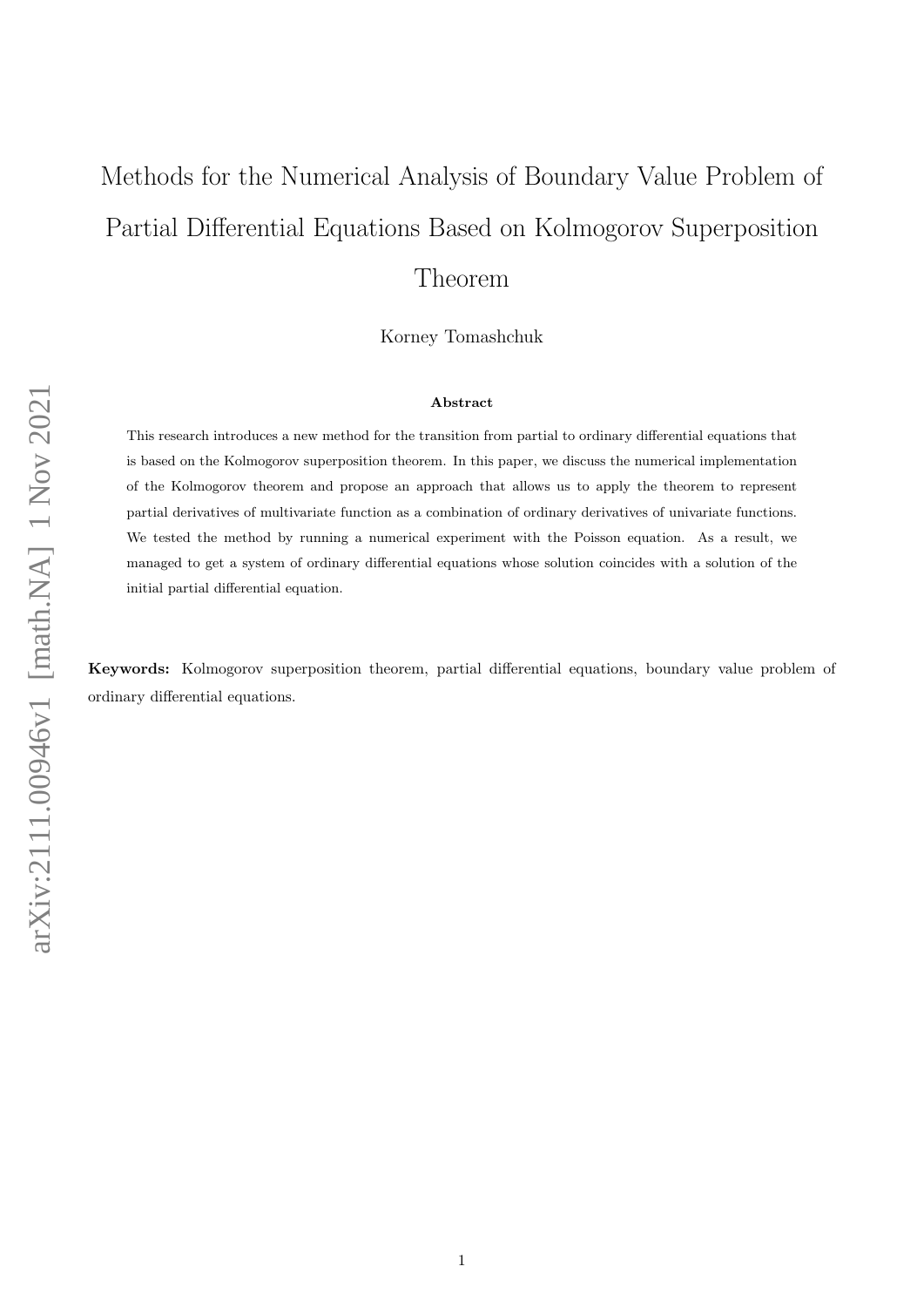# 1 Introduction

Partial differential equations are a powerful instrument of mathematics that allows to model various processes of different complexities.  $PDEs<sup>1</sup>$  $PDEs<sup>1</sup>$  $PDEs<sup>1</sup>$  are applied to many real-life problems. For example, this family of equations may be used for modeling blood flow in the human venous system or for price evaluation of some financial instrument. However, very often partial differential equations are very hard to solve. Some of them we even can not solve at all, so we use modern methods of machine learning to approximate the solution. Obviously, bifurcation analysis of partial differential equations is even more complex task to solve and mathematicians have not managed to develop a general procedure for how to do it.

Ordinary differential equation is a much simpler class of equations. The number of processes that can be described by them is limited, but we can solve any type of them using methods of numerical integration and analyse behaviour of a dynamic system generated by them using bifurcation analysis.

Thus in this research, we worked on the derivation of the method for the transition from partial differential equations to equivalent ordinary differential equations, as this will allow us to apply all the existing methods of solution and analysis of ODEs<sup>[2](#page-1-1)</sup> to PDEs.

The main research aim of our work is to develop a method, based on the Kolmogorov superposition theorem, for the transition from partial to ordinary differential equations, such that we will be able not only to solve PDE's using method of simple numerical integration, but we will be able to apply existing methods of bifurcation analysis to partial differential equations.

#### 2 Problem Statement

The problem can be formulated as follows. Consider a boundary problem of partial differential equations that is given by  $(2.1)$  and corresponding boundary conditions  $(2.2)$ 

<span id="page-1-2"></span>
$$
F(x_1, \ldots, x_n, f(x_1, \ldots, x_n), \frac{\partial f(x_1, \ldots, x_n)}{\partial x_{i_1}}, \frac{\partial^2 f(x_1, \ldots, x_n)}{\partial x_{i_1} \partial x_{i_2}}, \ldots, \frac{\partial^N f(x_1, \ldots, x_n)}{\partial x_{i_1} \ldots \partial x_{i_N}}) = 0
$$
 (2.1)

<span id="page-1-3"></span>
$$
\varphi_{k_1}\left(x_1,\ldots,x_n,f(x_1,\ldots,x_n),\frac{\partial f(x_1,\ldots,x_n)}{\partial x_{i_1}},\frac{\partial^2 f(x_1,\ldots,x_n)}{\partial x_{i_1}\partial x_{i_2}},\ldots,\frac{\partial^{N-1} f(x_1,\ldots,x_n)}{\partial x_{i_1}\ldots\partial x_{i_N}}\right)\Big|_{x_{t_1}=x_{t_1}^{min}} = 0
$$
\n
$$
\varphi_{k_2}\left(x_1,\ldots,x_n,f(x_1,\ldots,x_n),\frac{\partial f(x_1,\ldots,x_n)}{\partial x_{i_1}},\frac{\partial^2 f(x_1,\ldots,x_n)}{\partial x_{i_1}\partial x_{i_2}},\ldots,\frac{\partial^{N-1} f(x_1,\ldots,x_n)}{\partial x_{i_1}\ldots\partial x_{i_N}}\right)\Big|_{x_{t_2}=x_{t_2}^{max}} = 0
$$
\n(2.2)

where  $k_1, k_2 \in \mathbb{N}, t_1, t_2 \in \{1, \ldots, n\}, i_j \in \{1, \ldots, n\}, j = 1, \ldots, N$ . We seek to find ordinary differential equation [\(2.3\)](#page-1-4)

<span id="page-1-4"></span>
$$
\tilde{F}\left(x, y(x), \frac{dy(x)}{dx}, \frac{d^2y(x)}{dx^2}, \dots, \frac{d^{\tilde{N}}y(x)}{dx^{\tilde{N}}}\right) = 0,\tag{2.3}
$$

such that solution of the equation coincides with the solution of initial problem  $(2.1, 2.2)$  $(2.1, 2.2)$ . To solve this kind of problems we developed a method based on  $KST<sup>3</sup>$  $KST<sup>3</sup>$  $KST<sup>3</sup>$  that we present in the sections 4-7.

<span id="page-1-0"></span><sup>&</sup>lt;sup>1</sup>Partial differential equations

<span id="page-1-1"></span><sup>2</sup>Ordinary differential equation

<span id="page-1-5"></span><sup>3</sup>Kolmogorov superposition theorem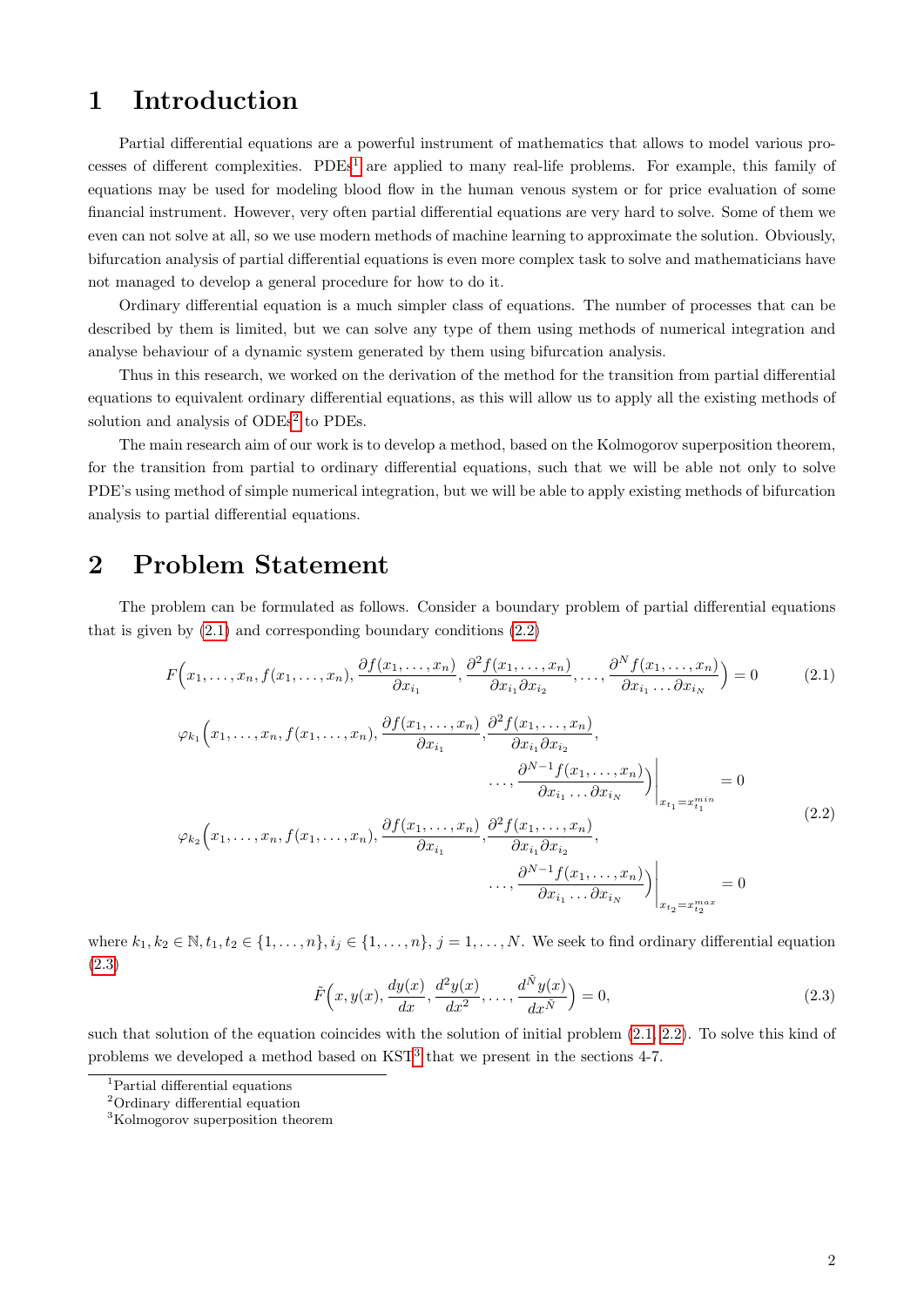### 3 Related Works

### 3.1 Method for transition from partial to ordinary differential equations

As partial differential equations have ben used for mathematical modeling in various fields for a long time, the idea of reducing them to ordinary differential equations have been studied by many mathematicians. In a review paper [\[2\]](#page-11-0) group of researchers give a detailed review of existing methods for reduction of PDEs to ODEs. They carry various experiments in order to compare and outline pros and cons of each method. Two other mathematicians in their work [\[6\]](#page-11-1) write about superiority of the Kontorovich method on other existing methods supporting their opinions with several numerical experiments. However, existing methods have their own disadvantages. Some of them use approximations that lead to uncertainties. Other methods that use orthogonal basis, such as Fourier based methods, break bifurcation picture of the equations making conclusions of bifurcation theory irrelevant. Our method is based on a strict equality that is known as Kolmorogov superposition theorem.

#### 3.2 Kolmogorov superposition theorem

The method that we propose in this paper relies heavily on Sprecher's formulation of the Kolmogorov superposition theory that he introduced in the article [\[7\]](#page-11-2). This formulation is more convenient in terms of numerical realisation. In the same article he proposes algorithms for calculating inner and outer functions that are required in order to apply the theorem on practice.

Despite that Sprecher's formulation of the theorem was correct, the algorithm for calculating internal functions was wrong. For certain values of parameters the monotonicity property of these functions is violated. Another Mathematician Mario Koppen who also dedicated part of his work to study the Kolmogorov theorem, spotted this mistake and corrected. Proper algorithm for constructing inner functions was introduced in the paper [\[5\]](#page-11-3).

Jonas Actor in his PhD thesis [\[1\]](#page-11-4) on the study of the properties of the Kolmogorov theorem, give a review of existing formulations of Kolmogorov theorem, and proposes a new type of improved inner functions that are Lipschitz continuous. Initial functions that were proposed by David Sprecher have very steep slope on some segments. This can lead to computational problems. In contrast, Lipschitz continuous functions have more controlled slope.

T. Hedberb also studied properties of the Komogorov superposition theorem. In the work [\[3\]](#page-11-5) he derived his own formulation of the theorem that does not use strictly defined inner functions. Instead, he have showed his reformulation is correct for quasi-all functions if only they satisfy certain conditions described in [\[3\]](#page-11-5).

# 4 Numerical implementation of Kolmogorov superposition theorem

#### 4.1 Theorem formulation review

The method for transition from partial to ordinary differential equations is based on Sprecher's reformulation of Kolmogorov theorem. We start with providing a quick overview of the theorem. Consider a function of n variables  $f(x_1, \ldots, x_n)$ . As stated in the paper [\[7\]](#page-11-2),  $f(x_1, \ldots, x_n)$  can be written as a sum of functions of one variable [\(4.1\)](#page-2-0)

<span id="page-2-0"></span>
$$
f(x_1, x_2, \dots, x_n) = \sum_{q=0}^{2n} \Phi_q \left[ \sum_{p=1}^n \alpha_p \psi(x_p + aq) \right],
$$
\n(4.1)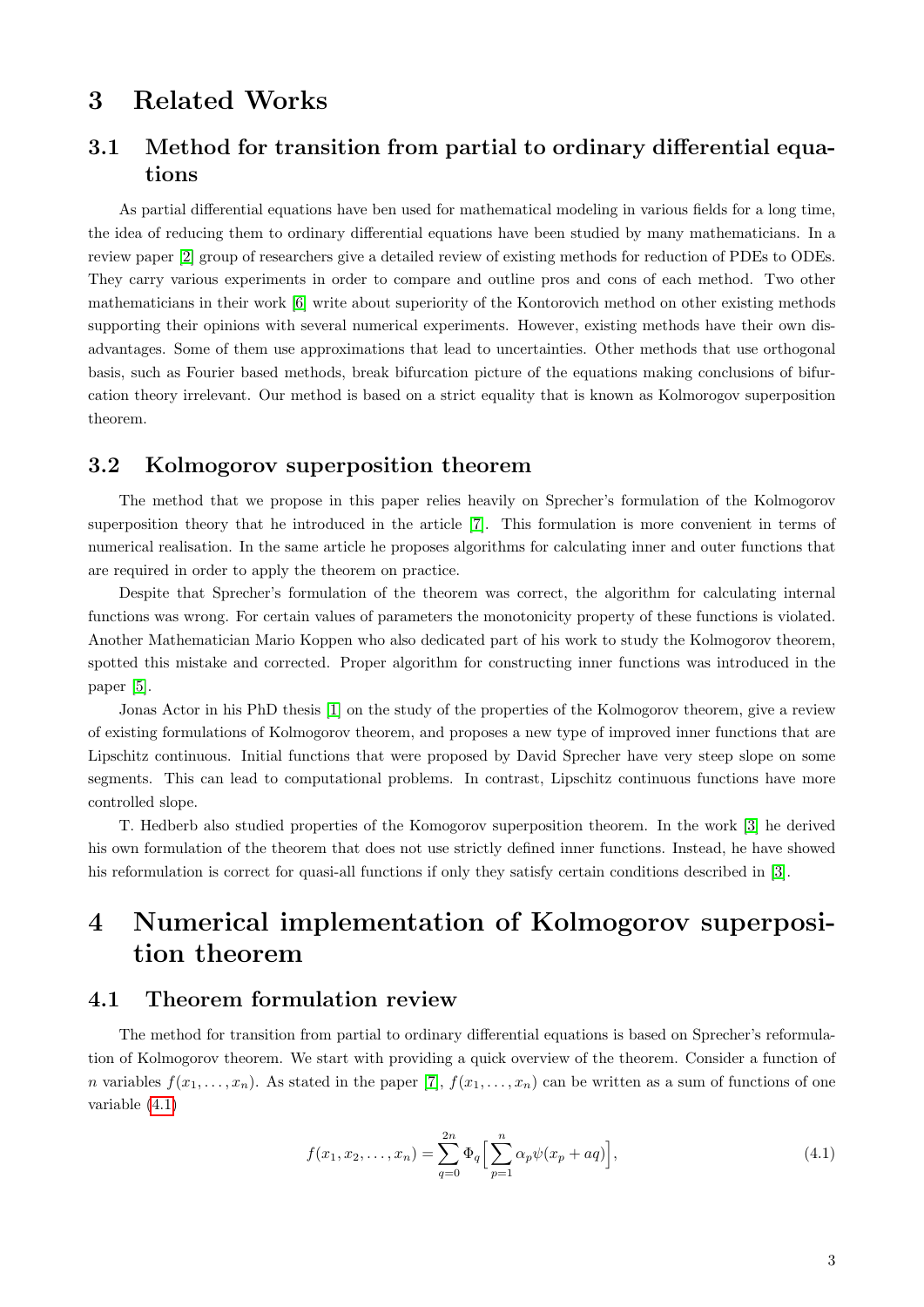where constants  $a, \alpha_p, p = 1, \ldots, n$  and inner function  $\psi(x)$  are the same for different  $f(x_1, \ldots, x_n)$ . Moreover, function  $\psi(x)$  is a specific function that can be calculated numerically using algorithm of Mario Koppen described in [\[5\]](#page-11-3). Initial algorithm proposed by David A. Sprecher contained a mistake for some combination of algorithm parameters. Further, we provide a quick review of a correct algorithm.

#### 4.2 Numerical implementation of inner  $\psi(x)$  function

Let's introduce notation  $D$  for the set of terminating rational numbers that are defined according to equation  $(4.2).$  $(4.2).$ 

<span id="page-3-0"></span>
$$
d_k = \sum_{j=1}^k \frac{i_j}{\gamma^k}, i_j = 0, \dots, \gamma - 1,
$$
\n(4.2)

<span id="page-3-1"></span>where k,  $\gamma$  are parameters of the algorithm such that  $\gamma \geq 2n + 2$  and  $k \in \mathbb{N}$ . Next, we define constants  $a, \alpha_p$ according to the formulas [\(4.3\)](#page-3-1).

$$
a = \frac{1}{\gamma(\gamma - 1)}\n\alpha_p = \sum_{j=1}^{\infty} \gamma^{-(p-1)\frac{n^p - 1}{n-1}}
$$
\n(4.3)

Then, the inner function  $\psi(x)$  is recursively defined by the formula [\(4.4\)](#page-3-2)

<span id="page-3-2"></span>
$$
\psi^k(d_k) = \begin{cases} d_k, \text{ for } k = 1\\ \psi^{k-1}(d_k - \frac{i_k}{\gamma_k}) + \frac{i_k}{\gamma^{(n^k - 1)/(n-1)}} \text{ for } k > 1, i_k < \gamma - 1\\ \frac{1}{2} \left( \psi_k(d_k - \frac{1}{\gamma^k}) + \psi_{k-1}(d_k + \frac{1}{\gamma_k}) \right) \text{ for } k > 1, i_k = \gamma - 1 \end{cases}
$$
(4.4)

where  $i_k$  are decimal integers of rational number  $d_k = 0.i_1i_2...i_k$ . In most of the problems the function  $f(x_1, \ldots, x_n)$  is defined beyond the unit cube. For  $x > 1$ , function  $\psi(x)$  is calculated using formula [\(4.5\)](#page-3-3).

<span id="page-3-3"></span>
$$
\psi(x) = \psi(x - [x]) + [x],\tag{4.5}
$$

where  $[x]$  is the integer part of x.

According to the work [\[5\]](#page-11-3) of Mario Koppen  $\gamma = 10$  is the best value of parameter for  $n = 2$ . Graphs for function  $\psi(x)$  for  $k = 2, 3, 4$  and  $\gamma = 10$  are depicted in the **Figure 1**. Function  $\psi(x)$  is defined only at certain points  $d_k$  but for the better representation we use linear interpolation.



Figure 1:  $\psi(x)$  for  $k = 2, 3, 4$  and  $\gamma = 10$ 

As we are going to apply Kolmogorov theorem to the PDE problems, we should be able to define derivatives of inner functions.  $\psi(x)$  cannot be analytically differentiated. Thus, we consider difference analogue of the derivative  $(4.6)$ .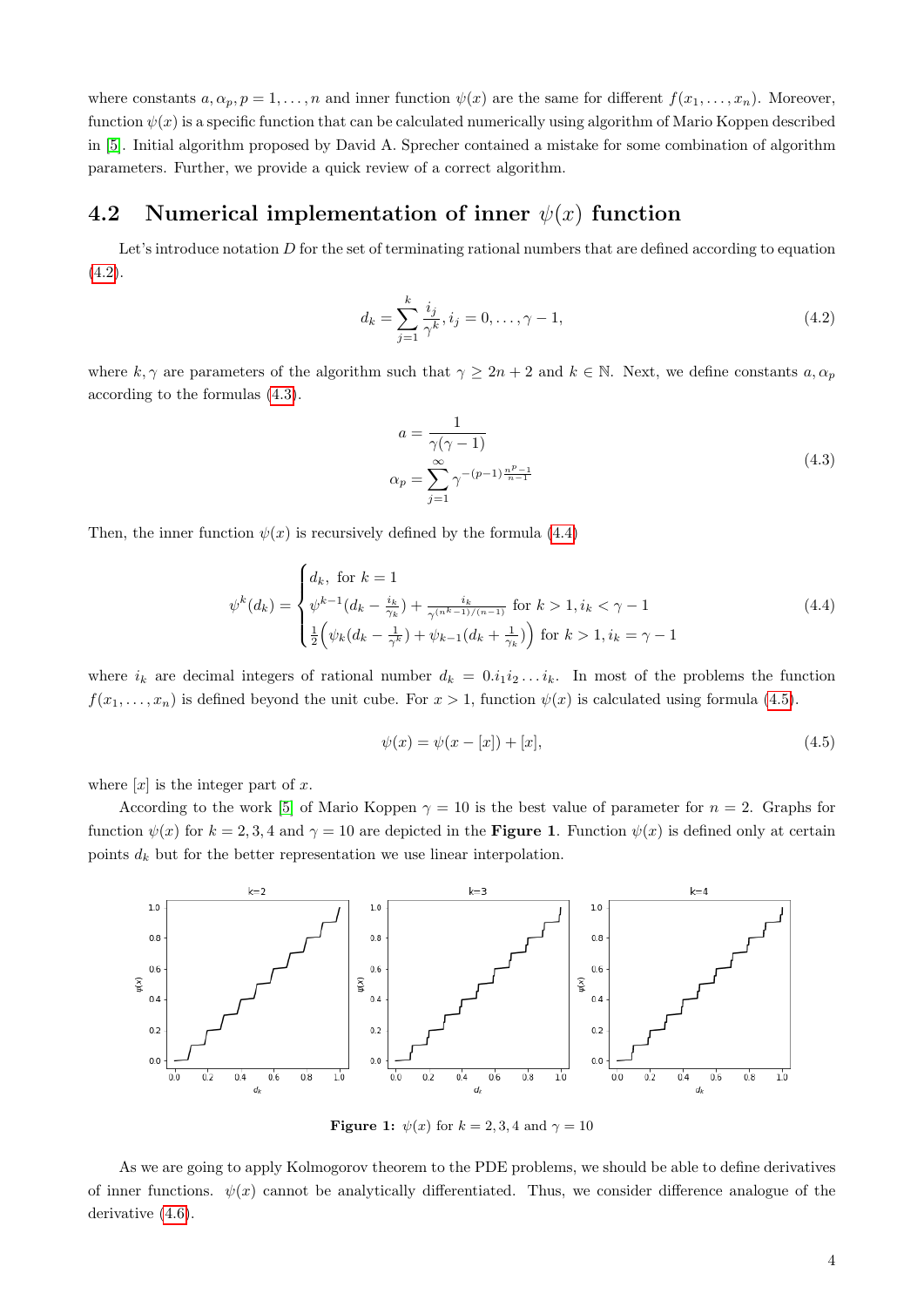<span id="page-4-0"></span>
$$
\psi'(x) = \frac{\psi(x + \Delta) - \psi(x)}{\Delta},\tag{4.6}
$$

<span id="page-4-1"></span>where  $\Delta$  is an increment that depends on the choice of the parameters  $\gamma$  and k. As  $\psi(x)$  is defined only at a finite number of points  $d_k$ , we take  $\Delta = \gamma^{-k}$  equal to the size of the step between two neighbour points from the set  $D_k$ . Graphs of the first two derivates of the function  $\psi(x)$  with parameters  $k = 4, \gamma = 10$  are depicted in the Figure [2](#page-4-1).



Figure 2: Graphs of  $\psi(x)$ ,  $\psi'(x)$ ,  $\psi''(x)$  with parameters  $k = 4, \gamma = 10$ .

# 5 Representation of a multivariate function as a sum of functions of one variable

Transition from partial to ordinary differential equations consists of two main parts. First, we should represent function of several variable as a combination of functions of one variable. Second, substitute partial derivatives with corresponding ordinary. To complete the first stage, we use Kolmogorov theorem and the fact that  $a = \frac{1}{\gamma(\gamma - 1)}$  is a small parameter. For recommended value of  $\gamma = 10$  for  $n = 2$ , a is equal to  $\frac{1}{90}$ . As there are no upper bound for a value of  $\gamma$ , we can consider taking  $\gamma \to \infty$ , as a result  $a \to 0$ . Thus, we can consider taking Taylor series of  $(4.1)$  in the vicinity  $a = 0$  (see equation  $(5.1)$ ).

$$
\sum_{q=0}^{2n} \Phi_q \left( \sum_{p=0}^n \alpha_p \psi(x_p + qa) \right) = \sum_{m=0}^M \frac{a^m}{m!} \frac{d^m}{da^m} \left( \sum_{q=0}^{2n} \Phi_q \left( \sum_{i=p}^n \alpha_p \psi(x_p + aq) \right) \right) \Big|_{a=0}
$$
(5.1)

<span id="page-4-2"></span>In order to get representation of Taylor series with M terms of KST theorem, we use Bell's polynomials and Fa`a di Bruno's formula. Definition of both are provided below.

#### 5.1 Bell's polynomial

By definition, Bell's polynomials are defined by the formula

$$
B_{n,k}(x_1,\ldots,x_{n-k+1}) = \sum \left(\frac{n!}{j_1!j_2!\ldots j_{n-k+1}!} \prod_{i=1}^{n-k+1} \left(\frac{x_i}{i!}\right)^{j_i}\right),\tag{5.2}
$$

where outer sum is taken over all non-negative numbers  $j_1, j_2, \ldots, j_{n-k+1}$  that satisfy two conditions [\(5.3,](#page-4-3) [5.4\)](#page-4-4).

<span id="page-4-3"></span>
$$
\sum_{i=1}^{n-k+1} j_i = k \tag{5.3}
$$

<span id="page-4-4"></span>
$$
\sum_{i=1}^{n-k+1} ij_i = n \tag{5.4}
$$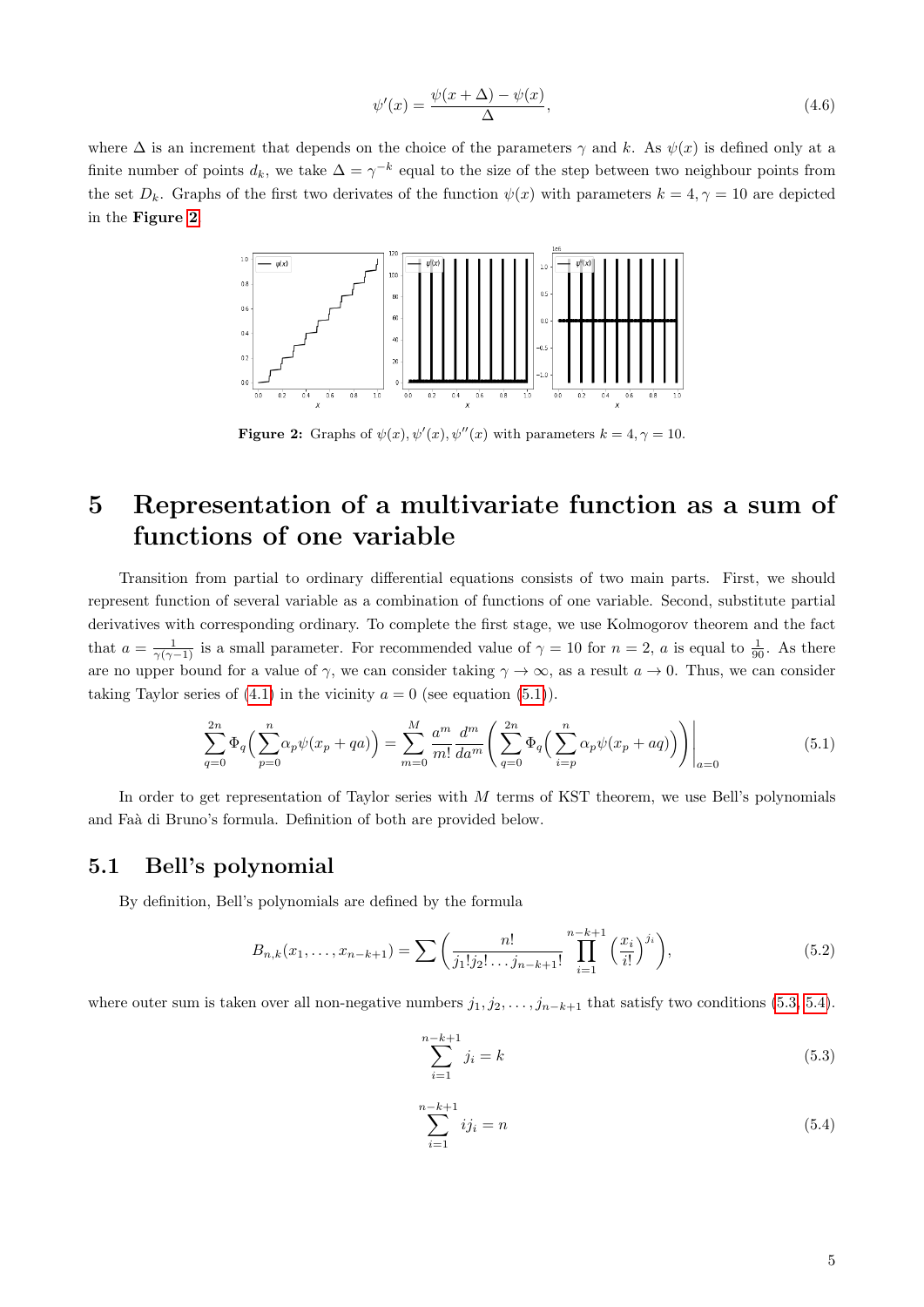#### 5.2 Faà di Bruno's formula

Faà di Bruno's formula is given by the equation [\(5.5\)](#page-5-0)

<span id="page-5-0"></span>
$$
\frac{d^m}{dx^m}f(g(x)) = \sum \left(\frac{m!}{j_1!j_2!\dots j_m!} \cdot f^{(j_1+\dots+j_m)}(g(x)) \prod_{i=1}^m \left(\frac{g^{(i)}(x)}{i!}\right)^{j_i}\right),\tag{5.5}
$$

where external sum is taken over all nonnegative integers that satisfy second condition of Bell's polynomial [\(5.4\)](#page-4-4). It is used to define high-order derivatives of complex functions. Using Bell's polynomials, we can rewrite formula [\(5.5\)](#page-5-0) in the following form.

<span id="page-5-1"></span>
$$
\frac{d^m}{dx^m} f(g(x)) = \sum_{k=0}^m f^{(k)}(g(x)) B_{m,k}(g'(x), g''(x), \dots, g^{(m-k-1)}(x))
$$
\n(5.6)

#### 5.3 Taylor series of Kolmogorov superposition theorem

We can substitute formula [\(5.6\)](#page-5-1) to achieve compact representation of Taylor series [\(5.1\)](#page-4-2) as shown in the equation [\(5.7\)](#page-5-2)

$$
\frac{d^m}{da^m} \left( \sum_{q=0}^{2n} \Phi_q \left( \sum_{p=1}^n \alpha_p \psi(x_p + aq) \right) \right) \Big|_{a=0} = \sum_{k=0}^m \sum_{q=0}^{2n} \Phi_q^{(k)} \left( \sum_{p=1}^n \alpha_p \psi(x_p) \right) \cdot B_{m,k} \left( q \sum_{p=1}^n \alpha_p \psi'(x_p), q^2 \sum_{p=1}^n \alpha_p \psi''(x_p), \dots, q^{(m-k-1)} \sum_{p=1}^n \alpha_p \psi^{(m-k-1)}(x_p) \right)
$$
\n(5.7)

<span id="page-5-3"></span><span id="page-5-2"></span>Using definition of Bell's polynomial and applying sequence of simple transformations, we get more convinient representation [\(5.8\)](#page-5-3).

$$
B_{m,k}(q\sum_{p=1}^{n} \alpha_p \psi'(x_p), q^2 \sum_{p=1}^{n} \alpha_p \psi''(x_p), \dots, q^{(m-k-1)} \sum_{p=1}^{n} \alpha_p \psi^{(m-k-1)}(x_p)) =
$$
  
= 
$$
\sum \left(\frac{m!}{j_1! j_2! \dots j_{m-k+1}!} \prod_{i=1}^{m-k+1} \left(\frac{q^i \sum_{p=1}^{n} \alpha_p \psi^{(i)}(x_p)}{i!} \right)^{j_i} \right) = q^m \tilde{B}_{m,k}(x_1, x_2 \dots, x_n)
$$
(5.8)

where

$$
\tilde{B}_{m,k}(x_1, x_2 \dots, x_n) = \sum \left( \frac{m!}{j_1! j_2! \dots j_{m-k+1}!} \prod_{i=1}^{m-k+1} \left( \frac{\sum_{p=1}^n \alpha_p \psi^{(i)}(x_p)}{i!} \right)^{j_i} \right)
$$
(5.9)

Then, Taylor series of KST representation of function of n variables with arbitrary number of terms  $(M)$  can be represented with the equation [\(5.10\)](#page-5-4)

$$
\sum_{q=0}^{2n} \Phi_q \left( \sum_{p=0}^n \alpha_p \psi(x_p + qa) \right) = \sum_{m=0}^M \sum_{k=0}^m \tilde{B}_{m,k}(x_1, \dots, x_n) \sum_{q=0}^{2n} \frac{a^m q^m}{m!} \Phi_q^{(k)} \left( \sum_{p=1}^n \alpha_p \psi(x_p) \right)
$$
(5.10)

<span id="page-5-4"></span>Finally, by making a substitution  $z = \sum_{p=1}^{n} \alpha_p \psi(x_p)$ , we derive representation of multivariate  $f(x_1, x_2, \ldots, x_n)$ as a sum of univariate functions  $\Phi_q(z)$  (see equation [\(5.11\)](#page-5-5)).

<span id="page-5-5"></span>
$$
f(x_1, x_2, \dots, x_n) = \sum_{m=0}^{M} \sum_{k=0}^{m} \tilde{B}_{m,k}(x_1, x_2 \dots, x_n) \sum_{q=0}^{2n} \frac{a^m q^m}{m!} \Phi_q^{(k)}(z),
$$
\n(5.11)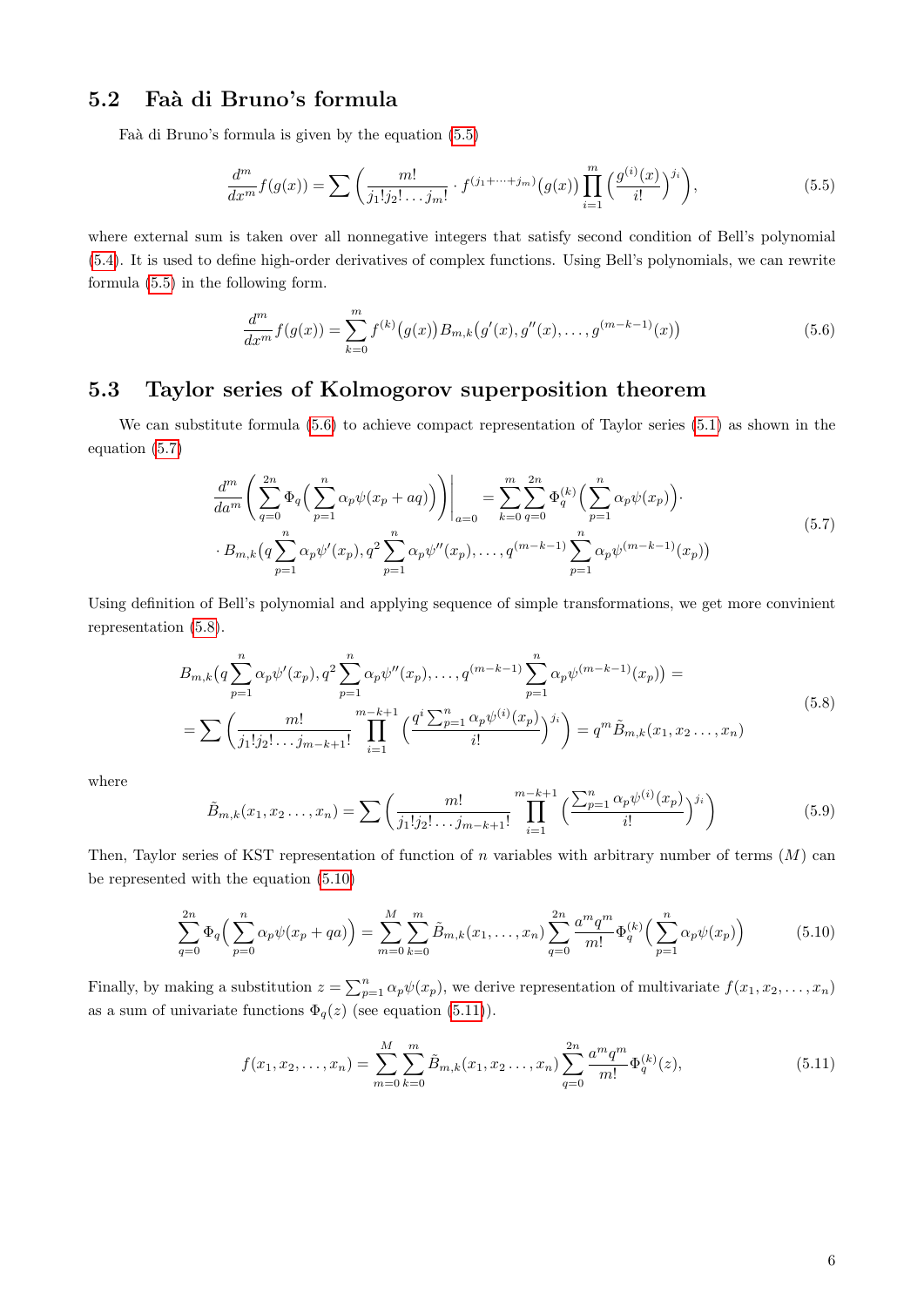# <span id="page-6-7"></span>6 Method for transition from partial to ordinary differential equations

Method for transition from partial to ordinary differential equations that we derived can be applied only to variational formulation of PDE problem. Let's consider functional Ξ

<span id="page-6-5"></span>
$$
\Xi = \int_x L\Big(x_1, \dots, x_n, f(x_1, \dots, x_n), \frac{\partial f(x_1, \dots, x_n)}{\partial x_{i_1}}, \frac{\partial^2 f(x_1, \dots, x_n)}{\partial x_{i_1} \partial x_{i_2}}, \dots, \frac{\partial^N f(x_1, \dots, x_n)}{\partial x_{i_1} \dots \partial x_{i_N}}\Big) dx \tag{6.1}
$$

such that solution of variational problem [\(6.2\)](#page-6-0) coincide with the solution of initial PDE problem [\(2.1,](#page-1-2) [2.2\)](#page-1-3).

<span id="page-6-0"></span>
$$
\Xi \longrightarrow \underset{x}{\text{extr}} \qquad (6.2)
$$

In order to get rid of partial derivatives in functional, we use obtained formula [\(5.11\)](#page-5-5). First, we change variable of integrations. We parameterise  $x_2, \ldots, x_n$  and  $x_1$  express through other parametrised variables as shown in  $(6.3)$ .

$$
x_2 = \tilde{x}_2
$$
  
\n
$$
\dots
$$
  
\n
$$
x_n = \tilde{x}_n
$$
  
\n
$$
x_1 = \psi^{-1} \left( \frac{z - \sum_{p=2}^n \alpha_p \psi(x_p)}{\alpha_1} \right)
$$
  
\n(6.3)

<span id="page-6-2"></span><span id="page-6-1"></span>Boundaries of integration change according to formulas [\(6.4\)](#page-6-2)

$$
x_1^{min} \rightarrow z^{min} = \alpha_1 \psi(x_1^{min}) + \alpha_2 \psi(\tilde{x}_2) + \dots + \alpha_n \psi(\tilde{x}_n)
$$
  
\n
$$
x_1^{max} \rightarrow z^{max} = \alpha_1 \psi(x_1^{max}) + \alpha_2 \psi(\tilde{x}_2) + \dots + \alpha_n \psi(\tilde{x}_n)
$$
\n(6.4)

and integration factor according to determinant of Jacobian matrix [\(6.5\)](#page-6-3). Determinant of a diagonal matrix equal to product of diagonal elements.

$$
J = \begin{bmatrix} z'_{x_1} & z'_{x_2} & \dots & z'_{x_n} \\ x'_{2x_1} & x'_{2x_2} & \dots & x'_{2x_n} \\ \dots & \dots & \dots & \dots \\ x'_{n}x_1 & x'_{n}x_2 & \dots & x'_{n}x_n \end{bmatrix} = \begin{bmatrix} \alpha_1 \psi'(x_1) & \alpha_2 \psi'(x_2) & \dots & \alpha_n \psi'(x_n) \\ 0 & 1 & \dots & 0 \\ \dots & \dots & \dots & \dots \\ 0 & 0 & \dots & 1 \end{bmatrix}
$$
(6.5)  
\n
$$
\implies dx_1 = \frac{dz}{\alpha_1 \psi' \circ \psi^{-1} \left( \frac{z - \sum_{p=2}^n \alpha_p \psi(\bar{x}_p)}{\alpha_1} \right)}
$$

<span id="page-6-4"></span><span id="page-6-3"></span>Secondly, we redefine partial derivatives of  $f(x_1, \ldots, x_n)$  as shown in [\(6.6\)](#page-6-4)

$$
\frac{\partial^N f(x_1, \dots, x_n)}{\partial x_{i_1} \dots \partial x_{i_N}} = \sum_{m=0}^M \sum_{k=0}^m \left[ \sum_{j=0}^N \left[ \frac{\partial^N}{\partial x_{i_1} \dots \partial x_{i_N}} \left( \tilde{B}_{m,k}(x) \sum_{q=0}^{2n} \frac{a^m q^m}{m!} \Phi_q^{(k)}(z) \right) \right] \right]
$$
(6.6)

where  $\tilde{B}_{m,k}$  and z are known from KST theorem. Thus, in terms of unknown functions  $\Phi_q(z)$  we get expression that contains only ordinary derivatives. Applying described procedure to the functional [\(6.1\)](#page-6-5), we derive equivalent functional [\(6.7\)](#page-6-6) that does not contain partial derivatives.

<span id="page-6-6"></span>
$$
\tilde{\Xi} = \int_{\tilde{x}} \int_{z^{\min}}^{z^{\max}} L(z, \tilde{x}_2, \dots, \tilde{x}_n, \Phi_0(z), \dots, \Phi_{2n}(z),
$$
\n
$$
\frac{d\Phi_0(z)}{dz}, \dots, \frac{d\Phi_{2n}(z)}{dz}, \dots, \frac{d^N \Phi_0(z)}{dz^N}, \dots, \frac{d^N \Phi_{2n}(z)}{dz^N} dz d\tilde{x}
$$
\n(6.7)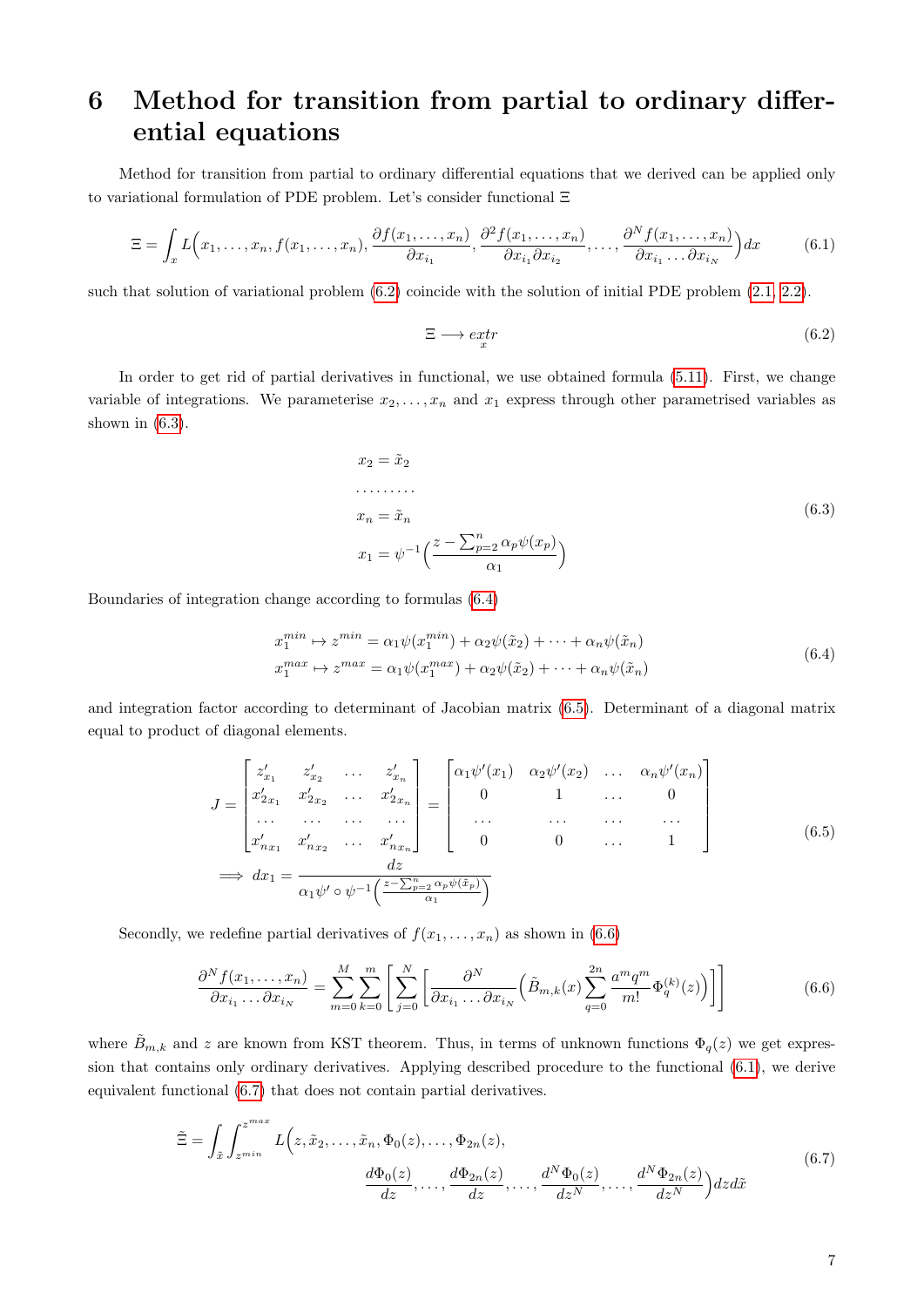<span id="page-7-0"></span>Then, initial PDE problem is reduced to a much simpler variational problem with ordinary derivatives [\(6.8\)](#page-7-0). This problem can be solved using standard methods of calculus of variations.

$$
\forall \{\tilde{x}_2, \dots, \tilde{x}_n\}, \ \tilde{x}_2 \in [\tilde{x}_2^{min}, \tilde{x}_2^{max}], \dots, \tilde{x}_n \in [\tilde{x}_n^{min}, \tilde{x}_n^{max}]:
$$
  

$$
\tilde{\Xi} \to \operatorname{extr}
$$
  
(6.8)

### 7 Numerical experiment with Poisson equation

#### 7.1 Equivalent variational formulation

In order to check our method, we decided to apply it to the partial differential equation with known solution which is the Poisson equation. Let's consider the following formulation  $(7.1)$  with boundary conditions  $(7.2)$ .

<span id="page-7-1"></span>
$$
\nabla^2 u(x_1, x_2) = \sin(\pi x_1) \sin(\pi x_2)
$$
\n(7.1)

<span id="page-7-2"></span> $u(0, x_2) = 0, u(1, x_2) = 0, u(x_1, 0) = 0, u(x_1, 1) = 0$  (7.2)

Solution for problem  $(7.1, 7.2)$  $(7.1, 7.2)$  is given by equation  $(7.3)$ .

<span id="page-7-3"></span>
$$
u^*(x_1, x_2) = \frac{\sin(\pi x_1)\sin(\pi x_2)}{-2\pi^2}
$$
\n(7.3)

One can easily check that [\(7.3\)](#page-7-3) satisfies both equation and boundary conditions. As shown in Section [6,](#page-6-7) we should first find equivalent variational formulation. For PDE problem [\(7.1,](#page-7-1) [7.2\)](#page-7-2) corresponding problem of calculus of variations is given by [\(7.4\)](#page-7-4). The whole derivation procedure is shown in the appendix A.

$$
\int_{0}^{1} \int_{0}^{1} \left[ -\left( \frac{\partial u(x_1, x_2)}{\partial x_1} \right)^2 - \left( \frac{\partial u(x_1, x_2)}{\partial x_2} \right)^2 - 2 \sin(\pi x_1) \sin(\pi x_2) u(x_1, x_2) - \right. \\
\left. - 2 \frac{\partial^2 u(x_1, x_2)}{\partial x_1^2} u(x_1, x_2) - 2 \frac{\partial^2 u(x_1, x_2)}{\partial x_2^2} u(x_1, x_2) \right] dx_1 dx_2 \longrightarrow extr
$$
\n(7.4)

#### <span id="page-7-4"></span>7.2 ODE boundary problem of Poisson equation

In order to derive corresponding system of ordinary differential equations, we apply the procedure that we described in section [6.](#page-6-7) Let's consider the simplest case when we remove all terms of Taylor series except the first one. Then, according to [\(5.11\)](#page-5-5) for  $n = 2, M = 0$  function  $u(x_1, x_2)$  can be written as [\(7.5\)](#page-7-5)

<span id="page-7-5"></span>
$$
u(x_1, x_2) = \sum_{q=0}^{4} \Phi_q(z),
$$
\n(7.5)

<span id="page-7-6"></span>where  $z = \alpha_1 \psi(x_1) + \alpha_2 \psi(x_2)$ . Further, following algorithm described above we apply substitutions [\(7.6\)](#page-7-6)

$$
x_2 = \tilde{x}_2
$$
  
\n
$$
x_1 = \psi^{-1}\left(\frac{z - \alpha_2\psi(\tilde{x}_2)}{\alpha_1}\right)
$$
\n(7.6)

<span id="page-7-7"></span>and change factor and boundaries of integration [\(7.7,](#page-7-7) [7.8\)](#page-8-0).

$$
x_1 = 0 \to z^{min} = \alpha_2 \psi(\tilde{x}_2)
$$
  
\n
$$
x_1 = 1 \to z^{max} = \alpha_1 + \alpha_2 \psi(\tilde{x}_2)
$$
\n(7.7)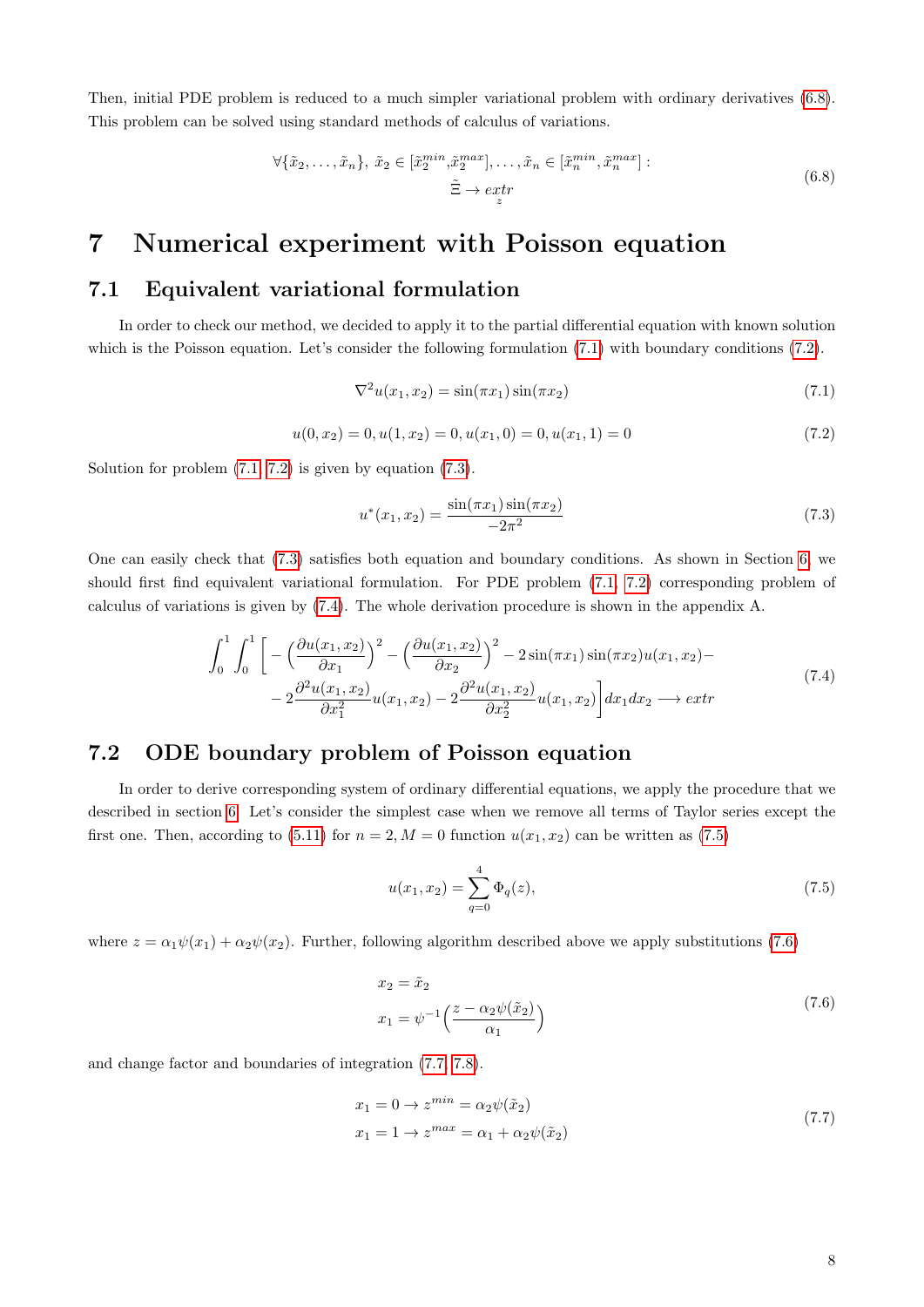$$
J = \begin{bmatrix} z'_{x_1} & z'_{x_2} \\ x_2'_{x_1} & x_2'_{x_2} \end{bmatrix} = \begin{bmatrix} \alpha_1 \psi'(x_1) & \alpha_2 \psi'(x_2) \\ 0 & 1 \end{bmatrix}
$$
  
\n
$$
\implies dx_1 = \frac{dz}{\alpha_1 \psi'(x_1)} = \frac{dz}{\alpha_1 \psi'\psi^{-1}(\frac{z - \alpha_2 \psi(\tilde{x}_2)}{\alpha_1})}
$$
\n(7.8)

<span id="page-8-0"></span>Next step is to define partial derivatives up to second through ordinary derivatives of functions  $\Phi_q(z)$  (see equation  $(7.9)$ ).

$$
\frac{\partial u(x_1, x_2)}{\partial x_i} = \alpha_i \psi'(x_i) \sum_{q=0}^4 \Phi'_q(z)
$$
\n
$$
\frac{\partial^2 u(x_1, x_2)}{\partial x_i^2} = \alpha_i \psi''(x_i) \sum_{q=0}^4 \Phi'_q(z) + \alpha_i^2 \psi'^2(x_i) \sum_{q=0}^4 \Phi''_q(z)
$$
\n(7.9)

<span id="page-8-1"></span>As a result, using all above substitutions, we reformulate PDE Poisson problem as a problem of finding extremum of a functional that contains only ordinary derivatives [\(7.10\)](#page-8-2)

<span id="page-8-2"></span>
$$
\int_{0}^{1} \int_{z_{min}}^{z_{max}} \frac{1}{\alpha_{1} \psi' \psi^{-1}(\frac{z - \alpha_{2} \psi(\tilde{x}_{2})}{\alpha_{1}})} \left[ -\left(\alpha_{1} \psi' \psi^{-1}(\frac{z - \alpha_{2} \psi(\tilde{x}_{2})}{\alpha_{1}}) \sum_{q=0}^{4} \Phi'_{q}(z) \right)^{2} - \right. \\
\left. -\left(\alpha_{2} \psi'(\tilde{x}_{2}) \sum_{q=0}^{4} \Phi'_{q}(z)\right)^{2} + 2 \sum_{q=0}^{4} \Phi_{q}(z) \cdot \left[ f\left(\psi^{-1}(\frac{z - \alpha_{2} \psi(\tilde{x}_{2})}{\alpha_{1}}), \tilde{x}_{2}\right) - \right. \\
\left. -\left(\alpha_{1} \psi'' \psi^{-1}(\frac{z - \alpha_{2} \psi(\tilde{x}_{2})}{\alpha_{1}}) \sum_{q=0}^{4} \Phi'_{q}(z) + \alpha_{1}^{2} \psi'^{2} \psi^{-1}(\frac{z - \alpha_{2} \psi(\tilde{x}_{2})}{\alpha_{1}}) \sum_{q=0}^{4} \Phi''_{q}(z)\right) - \right. \\
\left. - 2\left(\alpha_{2} \psi''(\tilde{x}_{2}) \sum_{q=0}^{4} \Phi'_{q}(z) + \alpha_{2}^{2} \psi'^{2}(\tilde{x}_{2}) \sum_{q=0}^{4} \Phi''_{q}(z)\right) \right] dz dx_{2} \longrightarrow extr
$$
\n(7.10)

In order to solve problem [\(7.10\)](#page-8-2) we should take variational derivatives with respect to each independent variable and equate to zero. First, we should identify the number of independent variables by variating functional with respect to each of the functions  $\Phi_q(z)$  and identify rank of the matrix of coefficients of the highest derivatives. To make formulas more readable, we use notation  $\psi^{-1}(\frac{z-\alpha_2\psi(\tilde{x}_2)}{\alpha_1}) = \tilde{x}_1$ . Then, variational derivative with respect to  $\Phi_i(z)$  is equal to [\(7.11\)](#page-8-3).

<span id="page-8-3"></span>
$$
\int_{0}^{1} \int_{z_{min}}^{z_{max}} \left[ \frac{f(\tilde{x}_1, \tilde{x}_2)}{\alpha_1 \psi'(\tilde{x}_1)} - \frac{\alpha_1^2 \psi'^2(\tilde{x}_1) + \alpha_2^2 \psi'^2(\tilde{x}_2)}{\alpha_1 \psi'(\tilde{x}_1)} \right] \frac{4}{q=0} \Phi_{q}''(z) -
$$
\n
$$
- \frac{\alpha_1^2 \psi'^2(\tilde{x}_1) \psi''(\tilde{x}_1) - \alpha_2^2 \psi'^2(\tilde{x}_2) \psi''(\tilde{x}_1)}{\alpha_1^2 \psi'^3(\tilde{x}_1)} \sum_{q=0}^{4} \Phi_{q}'(z) -
$$
\n
$$
- \left( \frac{\alpha_1 \alpha_2 \psi'^2(\tilde{x}_1) \psi''(\tilde{x}_1) \psi''(\tilde{x}_2)}{\alpha_1^3 \psi'^5(\tilde{x}_1)} - \frac{\alpha_2^2 \psi'^2(\tilde{x}_2) (3 \psi''(\tilde{x}_1) - \psi(\tilde{x}_1) \psi''(\tilde{x}_1)}{\alpha_1^3 \psi'^5(\tilde{x}_1)} \right) \sum_{q=0}^{4} \Phi_{q}(z) \left[ \delta \Phi_i(z) dz d\tilde{x}_2 -
$$
\n
$$
- \int_{0}^{1} \left[ \left[ \frac{\alpha_2 \left( \alpha_2 \psi'^2(\tilde{x}_2) \psi''(\tilde{x}_1) + \alpha_1 \psi'^2(\tilde{x}_1) \psi''(\tilde{x}_2)}{\alpha_1^2 \psi'^3(\tilde{x}_1)} \right] \right] \sum_{q=0}^{4} \Phi_{q}(z) \delta \Phi_i(z) \right]_{z_{min}}^{z_{max}} +
$$
\n
$$
+ \left[ \alpha_1 \psi'(\tilde{x}_1) + \frac{\alpha_2^2 \psi'^2(\tilde{x}_2)}{\alpha_1 \psi'(\tilde{x}_1)} \right] \sum_{q=0}^{4} \Phi_{q}(z) \delta \Phi_i'(z) \Big|_{z_{min}}^{z_{max}} d\tilde{x}_2 = 0
$$
\n(7.11)

We can see that coefficient of  $\Phi''_i(z)$  does not depend on the variable of variation. This implies that rank of the matrix of coefficients is 1 and that there is only one independent variable. We define this variable according to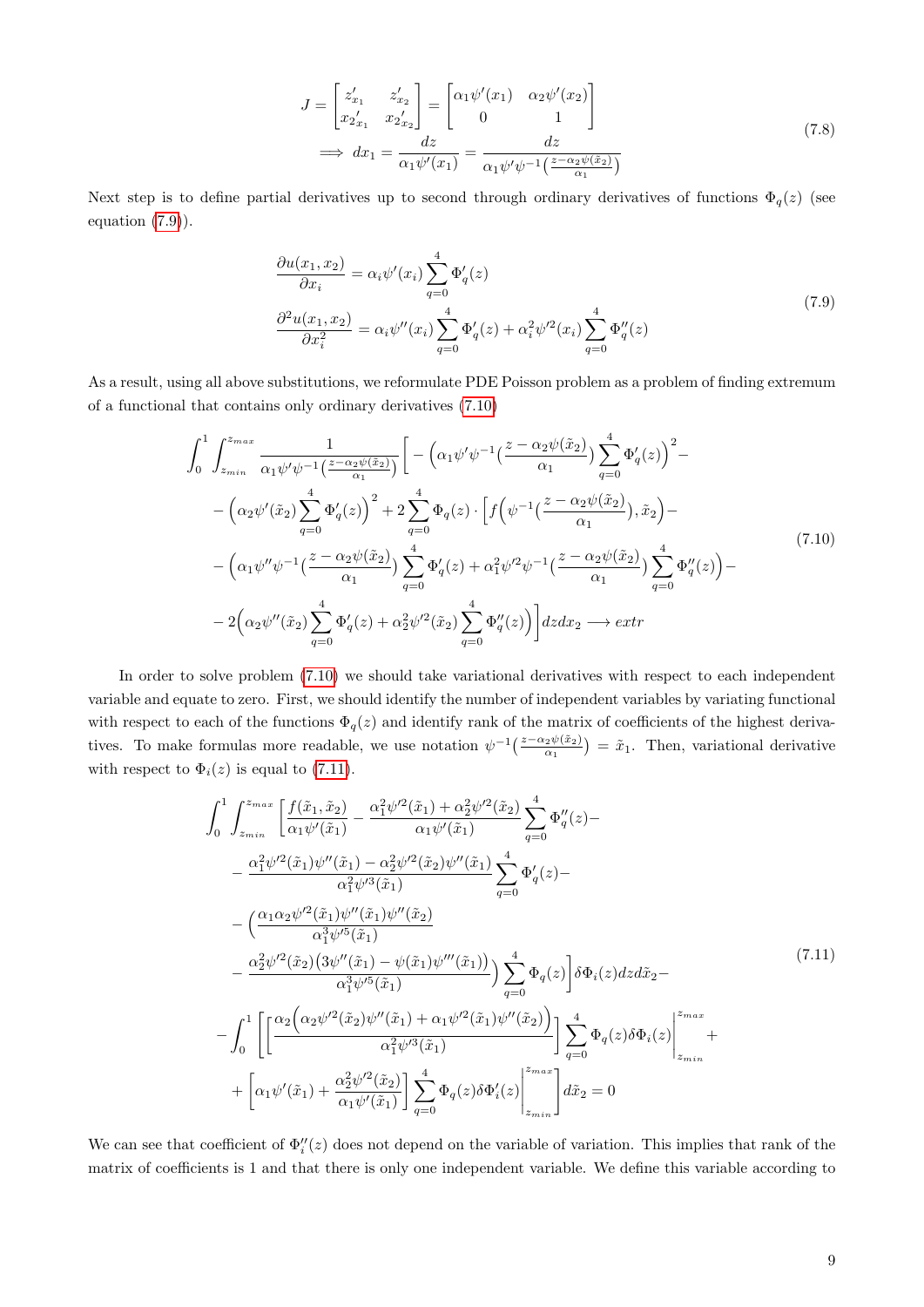formula [\(7.12\)](#page-9-0)

<span id="page-9-0"></span>
$$
U(z) = \sum_{q=0}^{4} \Phi_q(z)
$$
\n(7.12)

Making this substitution and variating functional with respect to  $U(z)$ , we get [\(7.13\)](#page-9-1)

<span id="page-9-1"></span>
$$
\int_{0}^{1} \int_{z_{min}}^{z_{max}} \left[ \frac{f(\tilde{x}_{1}, \tilde{x}_{2})}{\alpha_{1} \psi'(\tilde{x}_{1})} - \frac{\alpha_{1}^{2} \psi'^{2}(\tilde{x}_{1}) + \alpha_{2}^{2} \psi'^{2}(\tilde{x}_{2})}{\alpha_{1} \psi'(\tilde{x}_{1})} U''(z) - \frac{\alpha_{1}^{2} \psi'^{2}(\tilde{x}_{1}) \psi''(\tilde{x}_{1}) - \alpha_{2}^{2} \psi'^{2}(\tilde{x}_{2}) \psi''(\tilde{x}_{1})}{\alpha_{1}^{2} \psi'^{3}(\tilde{x}_{1})} U'(z) - \frac{\alpha_{1} \alpha_{2} \psi'^{2}(\tilde{x}_{1}) \psi''(\tilde{x}_{1}) \psi''(\tilde{x}_{2}) + \alpha_{2}^{2} \psi'^{2}(\tilde{x}_{2}) (3 \psi''(\tilde{x}_{1}) - \psi(\tilde{x}_{1}) \psi''(\tilde{x}_{1}))}{\alpha_{1}^{3} \psi'^{5}(\tilde{x}_{1})} U(z) \bigg] \delta \Phi_{i}(z) dz d\tilde{x}_{2} - \int_{0}^{1} \left[ \left[ \frac{\alpha_{2} \left( \alpha_{2} \psi'^{2}(\tilde{x}_{2}) \psi''(\tilde{x}_{1}) + \alpha_{1} \psi'^{2}(\tilde{x}_{1}) \psi''(\tilde{x}_{2}) \right)}{\alpha_{1}^{2} \psi'^{3}(\tilde{x}_{1})} \right] U(z) \delta U(z) \right]_{z_{min}}^{z_{max}} + \left[ \alpha_{1} \psi'(\tilde{x}_{1}) + \frac{\alpha_{2}^{2} \psi'^{2}(\tilde{x}_{2})}{\alpha_{1} \psi'(\tilde{x}_{1})} \right] U(z) \delta U'(z) \bigg|_{z_{min}}^{z_{max}} d\tilde{x}_{2} = 0
$$
\n(7.13)

Variation of functional is equal to zero if and only if integrand and boundary conditions are equal to zero. Then, we get ordinary differential equation of second degree [\(7.14\)](#page-9-2)

$$
\frac{\alpha_1^2 \psi'^2(\tilde{x}_1) + \alpha_2^2 \psi'^2(\tilde{x}_2)}{\alpha_1 \psi'(\tilde{x}_1)} U''(z) + \frac{\alpha_1^2 \psi'^2(\tilde{x}_1) \psi''(\tilde{x}_1) - \alpha_2^2 \psi'^2(\tilde{x}_2) \psi''(\tilde{x}_1)}{\alpha_1^2 \psi'^3(\tilde{x}_1)} U'(z) + + \frac{\alpha_1 \alpha_2 \psi'^2(\tilde{x}_1) \psi''(\tilde{x}_1) \psi''(\tilde{x}_2) + \alpha_2^2 \psi'^2(\tilde{x}_2) (3 \psi''(\tilde{x}_1) - \psi(\tilde{x}_1) \psi'''(\tilde{x}_1))}{\alpha_1^3 \psi'^5(\tilde{x}_1)} U(z) - - \frac{f(\tilde{x}_1, \tilde{x}_2)}{\alpha_1 \psi'(\tilde{x}_1)} = 0
$$
\n(7.14)

<span id="page-9-3"></span><span id="page-9-2"></span>with boundary conditions [\(7.15\)](#page-9-3).

$$
\left[\frac{\alpha_2^2 \psi'^2(\tilde{x}_2) \psi''(0) + \alpha_1 \alpha_2 \psi'^2(0) \psi''(\tilde{x}_2)}{\alpha_1^2 \psi'^3(0)} + \alpha_1 \psi'(0) + \frac{\alpha_2^2 \psi'^2(\tilde{x}_2)}{\alpha_1 \psi'(0)}\right] U(\alpha_2 \psi(\tilde{x}_2)) = 0
$$
\n
$$
\left[\frac{\alpha_2^2 \psi'^2(\tilde{x}_2) \psi''(1) + \alpha_1 \alpha_2 \psi'^2(1) \psi''(\tilde{x}_2)}{\alpha_1^2 \psi'^3(1)} + \alpha_1 \psi'(1) + \frac{\alpha_2^2 \psi'^2(\tilde{x}_2)}{\alpha_1 \psi'(1)}\right] U(\alpha_1 + \alpha_2 \psi(\tilde{x}_2)) = 0
$$
\n(7.15)

Making substitution  $U'(z) = W(z)$ , we get boundary problem of ordinary differential equations of the first degree [\(7.16\)](#page-9-4) that can be solved using standard methods of numerical integration.

<span id="page-9-4"></span>
$$
\begin{cases}\nU'(z) = W(z) \\
W'(z) = \n\frac{f(\tilde{x}_1, \tilde{x}_2)}{\alpha_1^2 \psi'^2(\tilde{x}_1) + \alpha_2^2 \psi'^2(\tilde{x}_2)} - \frac{\alpha_1^2 \psi'^2(\tilde{x}_1) \psi''(\tilde{x}_1) - \alpha_2^2 \psi'^2(\tilde{x}_2) \psi''(\tilde{x}_1)}{\alpha_1 \psi'^2(\tilde{x}_1) (\alpha_1^2 \psi'^2(\tilde{x}_1) + \alpha_2^2 \psi'^2(\tilde{x}_2))} W(z) - \n\frac{\alpha_1 \alpha_2 \psi'^2(\tilde{x}_1) \psi''(\tilde{x}_1) \psi''(\tilde{x}_2) + \alpha_2^2 \psi'^2(\tilde{x}_2) (3 \psi''(\tilde{x}_1) - \psi(\tilde{x}_1) \psi'''(\tilde{x}_1))}{\alpha_1^2 \psi'^2(\tilde{x}_1) (\alpha_1^2 \psi'^2(\tilde{x}_1) + \alpha_2^2 \psi'^2(\tilde{x}_2))} U(z)\n\end{cases}\n\tag{7.16}
$$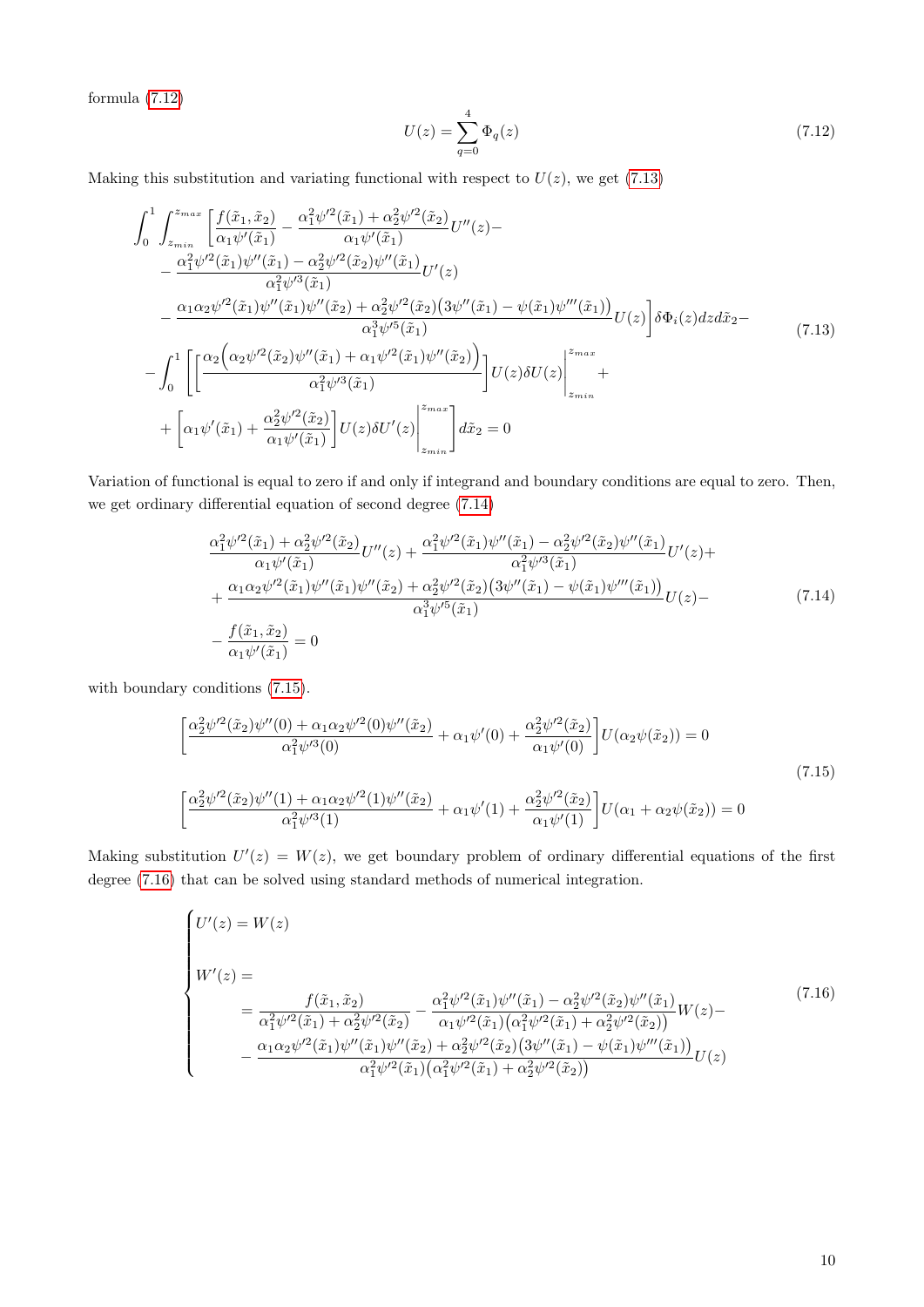#### 7.3 Results of simulation

<span id="page-10-0"></span>Chosen Poisson equation is two dimensional ( $n = 2$ ), then as stated in KST  $\gamma \geq 6$ . We choose  $\gamma = 10$  and other parameters are defined as follows:  $a = \frac{1}{90}$ ,  $\alpha_1 = 1$ ,  $\alpha_2 = 0.1010001000000001$ . For sake of simplicity, we choose  $k = 1$ , as for this value of k, inner function  $\psi(x)$  is a simple identity function. Using linear interpolation, we get  $\psi(x) = x$  as shown in Figure [3.](#page-10-0)



Figure 3:  $\psi(x)$  for  $k = 1, \gamma = 10$ . Orange dots are points in which function  $\psi(x)$  id defined. Black line is the result of linear interpolation.

<span id="page-10-1"></span>To solve boundary problem [\(7.16,](#page-9-4) [7.15\)](#page-9-3), we use Newton-Raphson method as by introducing slight modifications it allows us to carry bifurcation analysis for boundary value problems of ordinary differential equations. The results of simulation are shown in the Figure [4](#page-10-1).



Figure 4: Solutions of Poisson equaton. Blue graph is a solution of system [\(7.16,](#page-9-4) [7.15\)](#page-9-3). Orange graph is a theoretical solution of Poisson equation [\(7.1,](#page-7-1) [7.2\)](#page-7-2).

We can see that even using only first term in Taylor series and the simplest variant of inner function  $\psi(x)$ , we managed to reduce partial differential equation to the system of ordinary differential equation with the same solution.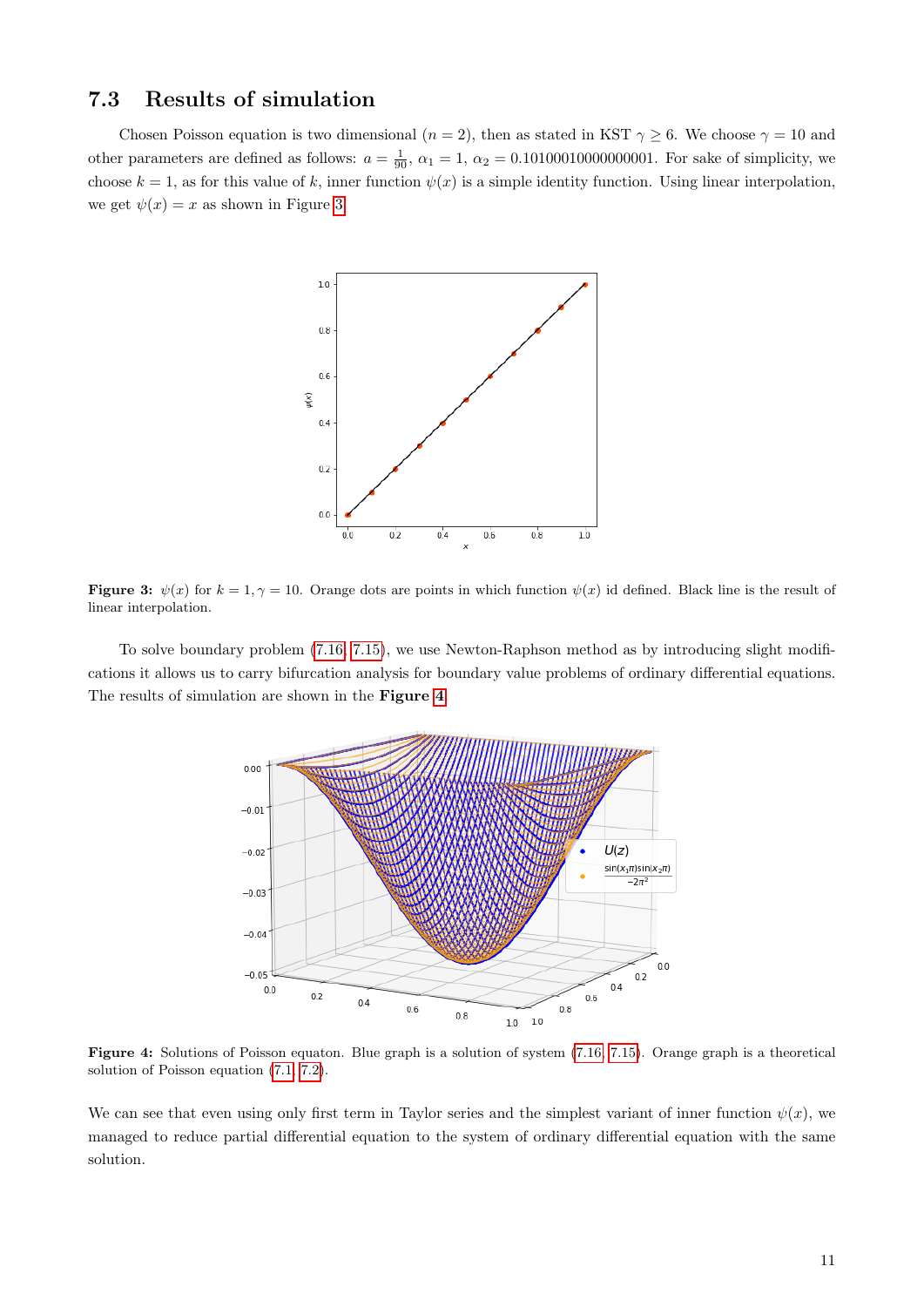# 8 Conclusion

In this paper, we introduced a new method for the transition from partial to ordinary differential equations. In comparison with existing methods, ours does not use approximation. Instead, it is based on the strict equality - Kolmogorov superposition theorem. We tested the proposed method on the Poisson equation and compared the solution of the resulting ODE system with the solution of the initial partial differential equation. In the zero approximation solutions coincided.

Further, we plan to test the proposed method on non-linear partial differential equations with known solution, such as Karman equation. Secondly, we want to apply this method together with bifurcation analysis to make sure that the method does not influence the behavior of the dynamic system generated by the equation.

### References

- <span id="page-11-4"></span>[1] J. Actor. Computation for the Kolmogorov Superposition Theorem. PhD thesis, 2018.
- <span id="page-11-0"></span>[2] J. Awrejcewicz, V. Krysko-Jr, L. Kalutsky, M. Zhigalov, and V. Krysko. Review of the methods of transition from partial to ordinary differential equations: From macro-to nano-structural dynamics. Archives of Computational Methods in Engineering, pages 1–33, 2021.
- <span id="page-11-5"></span>[3] T. Hedberg. The kolmogorov superposition theorem, appendix ii to hs shapiro, topics in approximation theory. Lecture notes in Math, 187:267–275, 1971.
- [4] S. I. Khavinson. Best approximation by linear superpositions (approximate nomography), volume 159. American Mathematical Soc., 1997.
- <span id="page-11-3"></span>[5] M. Köppen. On the training of a kolmogorov network. In International Conference on Artificial Neural Networks, pages 474–479. Springer, 2002.
- <span id="page-11-1"></span>[6] P. Singhatanadgid and T. Singhanart. The kantorovich method applied to bending, buckling, vibration, and 3d stress analyses of plates: A literature review. Mechanics of advanced materials and structures, 26(2):170–188, 2019.
- <span id="page-11-2"></span>[7] D. Sprecher. A numerical implementation of kolmogorov's superpositions. Neural Networks, 9(5):765–772, 1996.
- [8] D. A. Sprecher. A numerical implementation of kolmogorov's superpositions ii. Neural Networks, 10(3):447– 457, 1997.
- [9] D. A. Sprecher. From Algebra to Computational Algorithms: Kolmogorov and Hilbert's Problem 13. Docent Press, 2017.
- [10] A. G. Vitushkin. On hilbert's thirteenth problem and related questions. Russian Mathematical Surveys, 59(1):11, 2004.